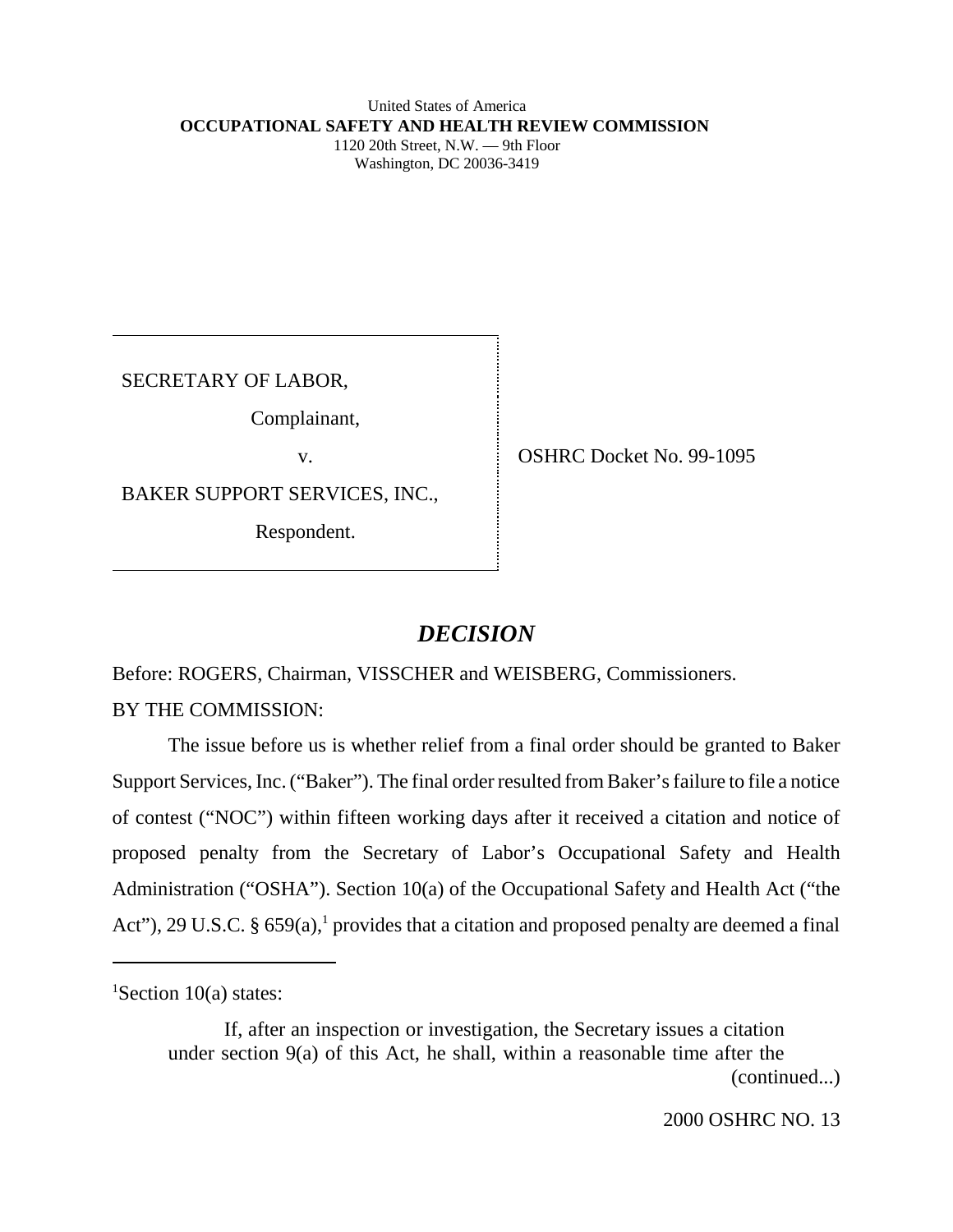order of the Commission if the cited employer fails to notify the Secretary within that 15-day period that it intends to contest them. For the reasons that follow, we affirm Judge Robert Yetman's decision and conclude that relief is not warranted.

# **BACKGROUND**

Baker has a contract with the Navy to operate and maintain equipment at the Navy Radio Transmitter Facility ("NRTF") at Barrigada, Guam. On January 22, 1999, at that worksite, Baker received from OSHA a citation and notice of proposed penalties for numerous violations observed there during a safety inspection in October 1998.<sup>2</sup> Baker's site manager at the time, Lewis Linville, signed for that certified mail citation, which was addressed to Baker's post office box address in Barrigada. Baker contested the citation within fifteen working days, and that case since has been settled by the parties. *Baker Support Services, Inc.*, Docket No. 99-342 (January 6, 2000).

The citation at issue here was sent by OSHA to the same worksite by certified mail on March 12, 1999. It alleged one serious violation, based on a health inspection at that

(Emphasis added.)

 $\frac{1}{2}$ (...continued)

termination of such inspection or investigation, *notify the employer by certified mail* of the penalty, if any, proposed to be assessed under section 17 of this Act and that the employer has fifteen working days within which to notify the Secretary that he wishes to contest the citation or proposed assessment of penalty. *If, within fifteen working days from the receipt* of the notice issued by the Secretary *the employer fails to notify the Secretary* that he intends to contest the citation or proposed assessment of penalty, and no notice is filed by any employee or representative of employees under subsection (c) of this section within such time, *the citation and the assessment, as proposed, shall be deemed a final order of the Commission and not subject to review by any court or agency*.

<sup>&</sup>lt;sup>2</sup>Specifically, the January 11 citation alleged seven serious violations pertaining to exits, first aid equipment and training, and electrical circuits, and it proposed penalties totaling \$12,750.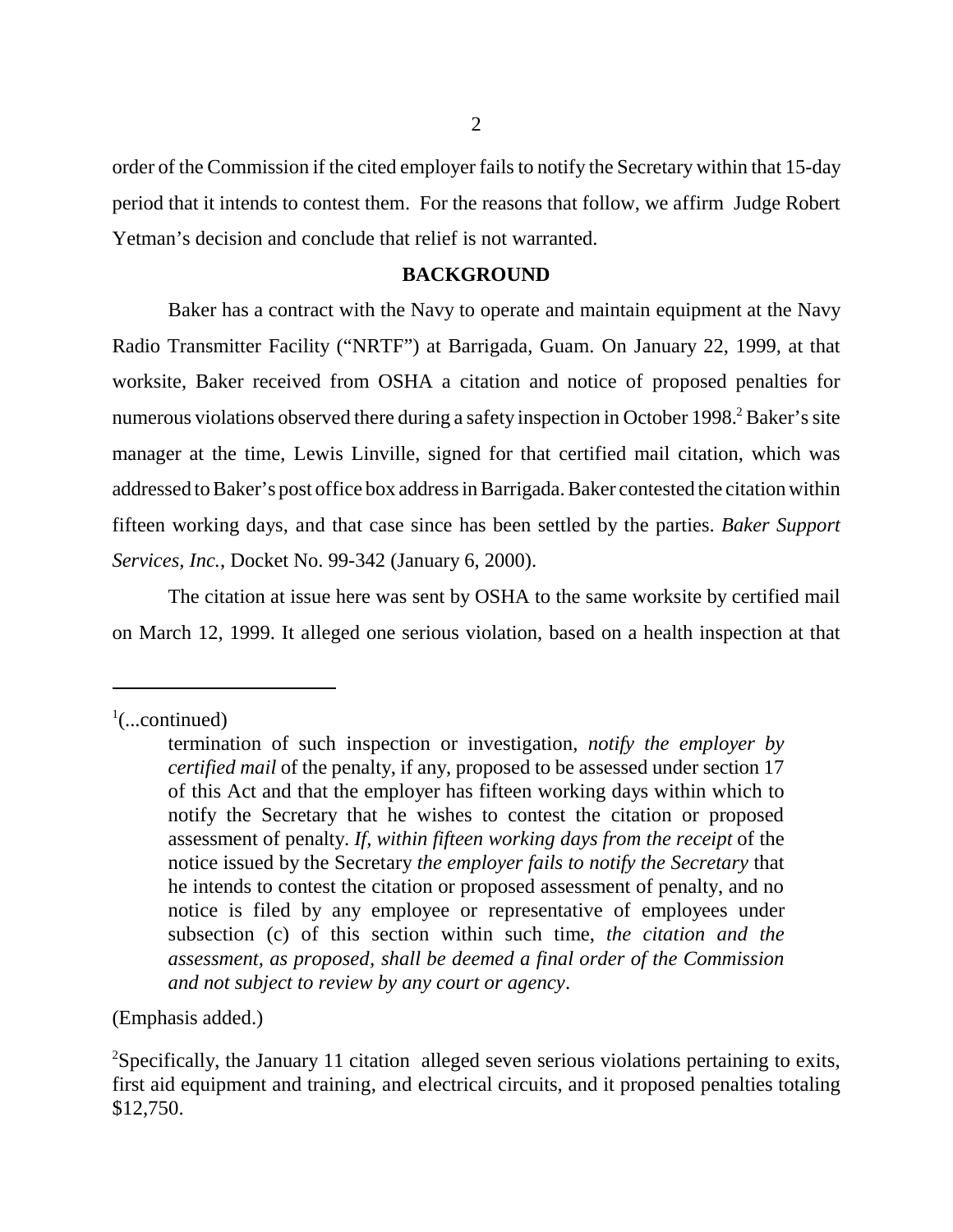worksite in late January and early February 1999.<sup>3</sup> Baker filed an NOC to that citation on June 11, 1999, after it received OSHA's penalty collection notice dated May 18, which was also sent to Baker's post office box address in Guam. Baker does not dispute that it submitted its NOC more than fifteen working days after its representatives at the Guam worksite received that citation.4

Baker avers that OSHA's area director informed its counsel that he considered the NOC untimely. On June 16, 1999, Baker's counsel filed with the Commission a petition to accept its NOC. It asserted, among other things, that OSHA had disregarded "clear instructions" from Baker, prior to issuing the March 12 citation, regarding the individual whom Baker had designated to receive OSHA's communications. Thus, it argued, its receipt on May 24, 1999, of OSHA's May 18 collection letter should be deemed the date it received notice of the citation.

As justification for its late NOC, Baker relies on contact instructions it gave in the context of the January citation. In its February 1, 1999, letter and NOC sent to OSHA regarding that citation, Baker's Director of Contracts, Glen V. Murphy, requested that discussions regarding that citation be directed to him at Baker's office in Dallas, Texas. The letter states:

In response to the Citation . . . issued on 11 January 1999 and received by Baker on 22 January 1999, Baker Support Services, Inc. hereby requests an

<sup>&</sup>lt;sup>3</sup>Specifically, this citation alleged that Baker had failed to make the initial determination required by OSHA's lead standard, 29 C.F.R. § 1910.1025(d)(2), as to whether its lead soldering operations at that worksite may expose an employee to lead at or above the action level. The proposed penalty was \$2000.

<sup>&</sup>lt;sup>4</sup>Although the return receipt for the certified mail is not in the record, the Secretary avers that it shows that Linville signed for the March 12 citation on March 19. The Secretary's averment regarding the timing is consistent with the date of Linville's April 9, 1999, response to OSHA in the form of a letter in which Linville identified himself as Baker's site manager, and stated that the violation alleged in the March 12 citation was abated on April 8. He enclosed the relevant monitoring results.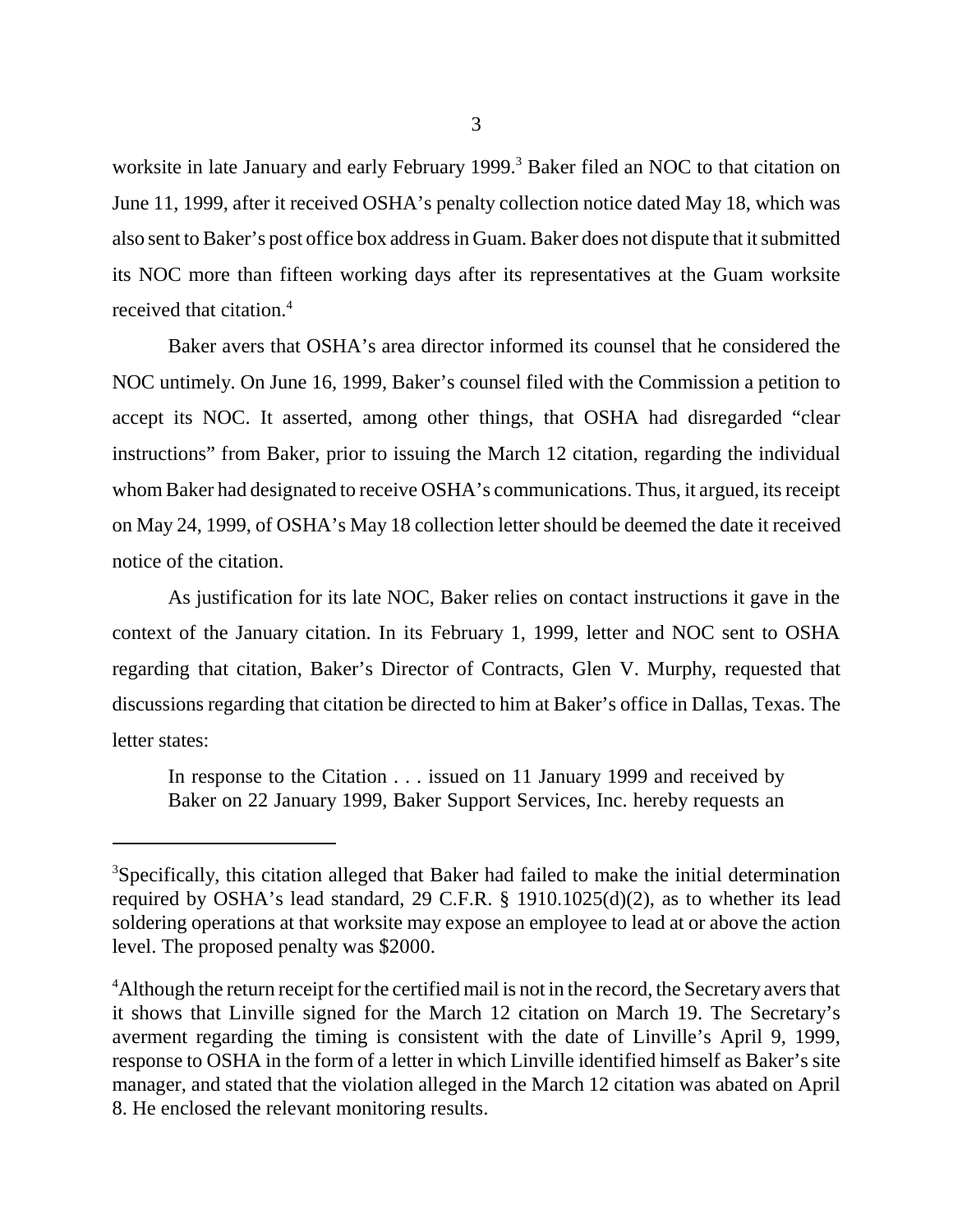Informal Conference. Our Site Manager, Louis [sic] Linville[,] at Barrigada, Guam, will handle the Informal Conference. . . .

If no formal [sic] conference is set or agreed upon within the allowable response time, Baker Support Services, Inc. hereby contests each and every charge filed.

*If you need additional information or wish do [sic] discuss any matters, please call at [telephone number]. If I am unavailable, please contact Ms. Cheryl Turner,* Human Relations Manager, at [telephone number].

(Emphasis added.) Linville signed the employer's return post card to OSHA certifying that the NOC to that prior citation had been posted and served on affected employees.

An informal conference was held in that case on February 10, 1999, but the Secretary and Baker were unable to settle the issues at that time. On that date, Baker again informed the Secretary that it wished to contest the January 11 citation. This letter was signed by Project Manager Charles A. Crews at NRTF Lualualei, Waianae, Hawaii. It advised the Secretary that Baker's "point of contact in this matter" would be Murphy, and that Murphy "will make the necessary arrangements to formalize our position in this matter."

### **JUDGE'S DECISION**

Administrative Law Judge Robert Yetman denied Baker's petition to accept its latefiled NOC citation as timely. He noted that Baker had been able to timely contest the prior citation, which had been addressed to and served at the Guam worksite two months earlier. The judge specifically found that the Secretary "had no reason to believe that the prior citation was improperly served in view of the fact that Respondent exercised its right to contest that citation." The judge also concluded that "the generalized language contained in Respondent's letter contesting the first citation inviting the Secretary to contact a corporate office in Dallas, Texas, to 'discuss any matters' cannot be stretched to place the Secretary on notice that all citations should be forwarded to corporate headquarters." He held that the failure of a company employee to bring a citation to the attention of a responsible company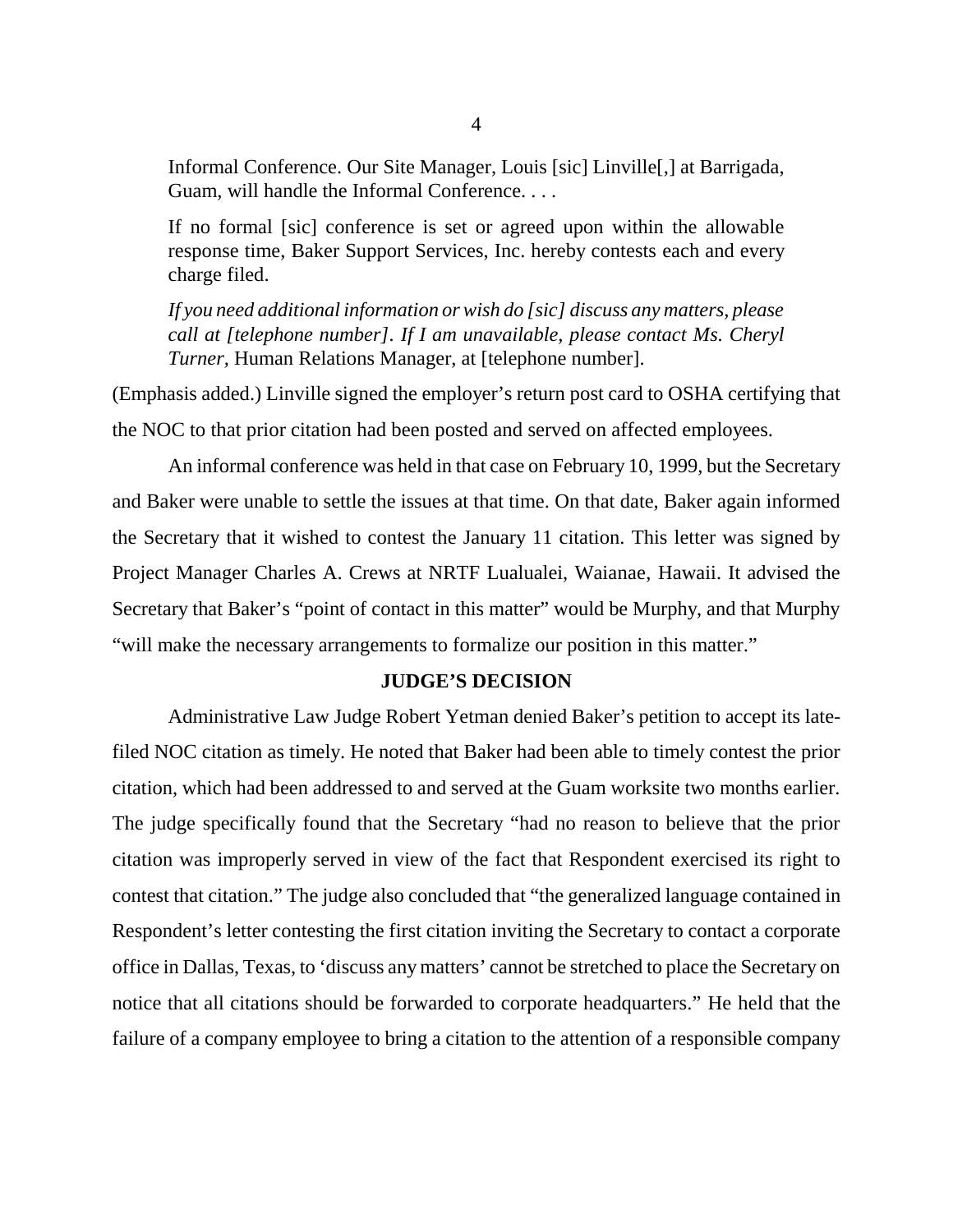official does not warrant relief from the consequences of an untimely notice of contest, where the service of the citation otherwise is adequate.

# **DISCUSSION**

Under long-standing Commission precedent, a citation is properly served where "the service is reasonably calculated to provide an employer with knowledge of the citation and notification of proposed penalty and an opportunity to determine whether to abate or contest." *B. J. Hughes, Inc.*, 7 BNA OSHC 1471, 1474, 1979 CCH OSHD ¶ 23,675, pp. 28,707-08 (No. 76-2165, 1979). We find that the service of the March 12 citation meets that test.<sup>5</sup>

As the judge found, some two months earlier OSHA had served another citation at the same worksite, by the same means  $-$  certified mail  $-$  as specified in section 10(a) of the Act, and Baker had timely contested that citation. Thus, absent special circumstances the March 12 citation would be considered reasonably calculated to provide the required notice and opportunity to contest.

Baker argues that in issuing the March 12 citation OSHA disregarded its "clear instructions" that it wanted Murphy in its corporate office in Dallas, Texas, to receive OSHA's communications. We agree with the judge, however, that the requests on which Baker relies did not notify OSHA that it should send any future citation to the Dallas office. Baker's letter did not even trigger a duty on OSHA's part to inquire whether any new citation

<sup>&</sup>lt;sup>5</sup>Baker relies on the Third Circuit's holding that a certified mail notice of proposed penalty issued to a corporation must be sent to the corporate headquarters. *Buckley & Co. v. Secy. of Labor*, 507 F.2d 78, 81 (3d Cir. 1975). *See also Capital City Excavating Co. v. OSHRC*, 679 F.2d 105, 110 (6th Cir. 1982). *Buckley* also held that the notice must "be given to one who has the authority to disburse corporate funds to abate the alleged violation, pay the penalty, or contest the citation or proposed penalty." 507 F.2d at 81.

In *B. J. Hughes*, the Commission declined to follow the approach in *Buckley*, and applied instead the more flexible test mentioned above -- whether service in a particular case was "reasonably calculated" to give proper notice to the cited employer.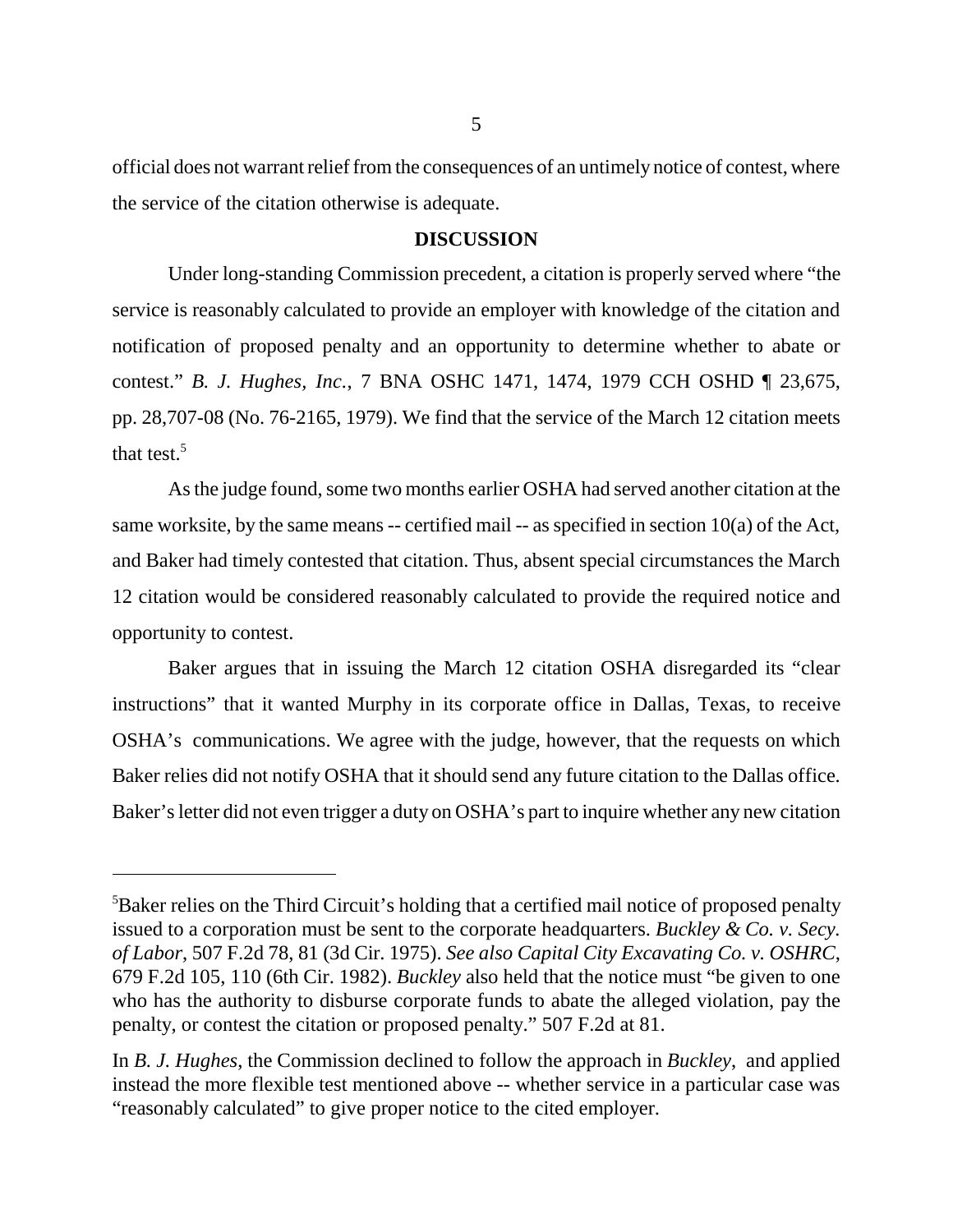should be directed to corporate headquarters in Dallas rather than to the worksite in Guam.

As noted above, the "instructions" which Baker relies on are set forth in its two contest letters pertaining to the January citation. The first letter states that either Murphy or Baker's Human Relations Manager in Dallas would be the point of contact for additional information or discussion of "any matters." The second letter repeats that Murphy is the contact person but refers only to "this matter," *i.e.*, the contest of the prior citation. Reading these two letters together, and particularly considering that the second letter was written by a manager at a different office, not the Dallas office, we agree with the judge that Baker merely notified OSHA as to how the *January citation* should be handled *after* the notice of contest had been filed. We do not believe that either letter notified OSHA that Baker was making any requests with respect to future citations. Nor did they trigger a duty on OSHA's part to inquire of Baker whether its previously successful citation service method on Guam should be changed. Baker has not established that the service of the March 12 citation was inadequate, or that relief from the final order in this case is warranted.<sup>6</sup>

Accordingly, we affirm the judge's finding that Baker is not entitled to relief from the final order resulting from its untimely filing of a NOC in this case.<sup>7</sup>

<sup>6</sup> Baker argues that the Commission also should excuse its late-filed NOC under Federal Rule of Civil Procedure 60(b), which authorizes discretionary relief from a final order in certain circumstances. However, Baker does not point to circumstances other than OSHA's failure to serve the citation on the Dallas office as grounds for such relief. We have found no fault with OSHA's method of service. In any event, as noted above (n. 4), the citation came to the attention of Linville soon after its issuance. Baker has the burden of establishing grounds for granting it Rule 60(b) relief. *E.g., Craig Mechanical Inc.*, 16 BNA OSHC 1763, 1993- 95 CCH OSHD ¶ 30,442 (No. 92-372, 1994), *aff'd without opinion*, 55 F.3d 633 (5th Cir. 1995)*.* It has not averred sufficient grounds here.

<sup>&</sup>lt;sup>7</sup>Commissioner Weisberg notes initially his strong disagreement with the position suggested by the Secretary in her brief that the Secretary may with impunity disregard a letter from a company requesting that OSHA mail the citation to a specific individual or to a specific location. In his view, the "reasonably calculated" standard for proper notice followed by the Commission in *B.J. Hughes* would require, in appropriate circumstances, that the Secretary comply with such reasonable requests. Because Commissioner Weisberg concludes that such (continued...)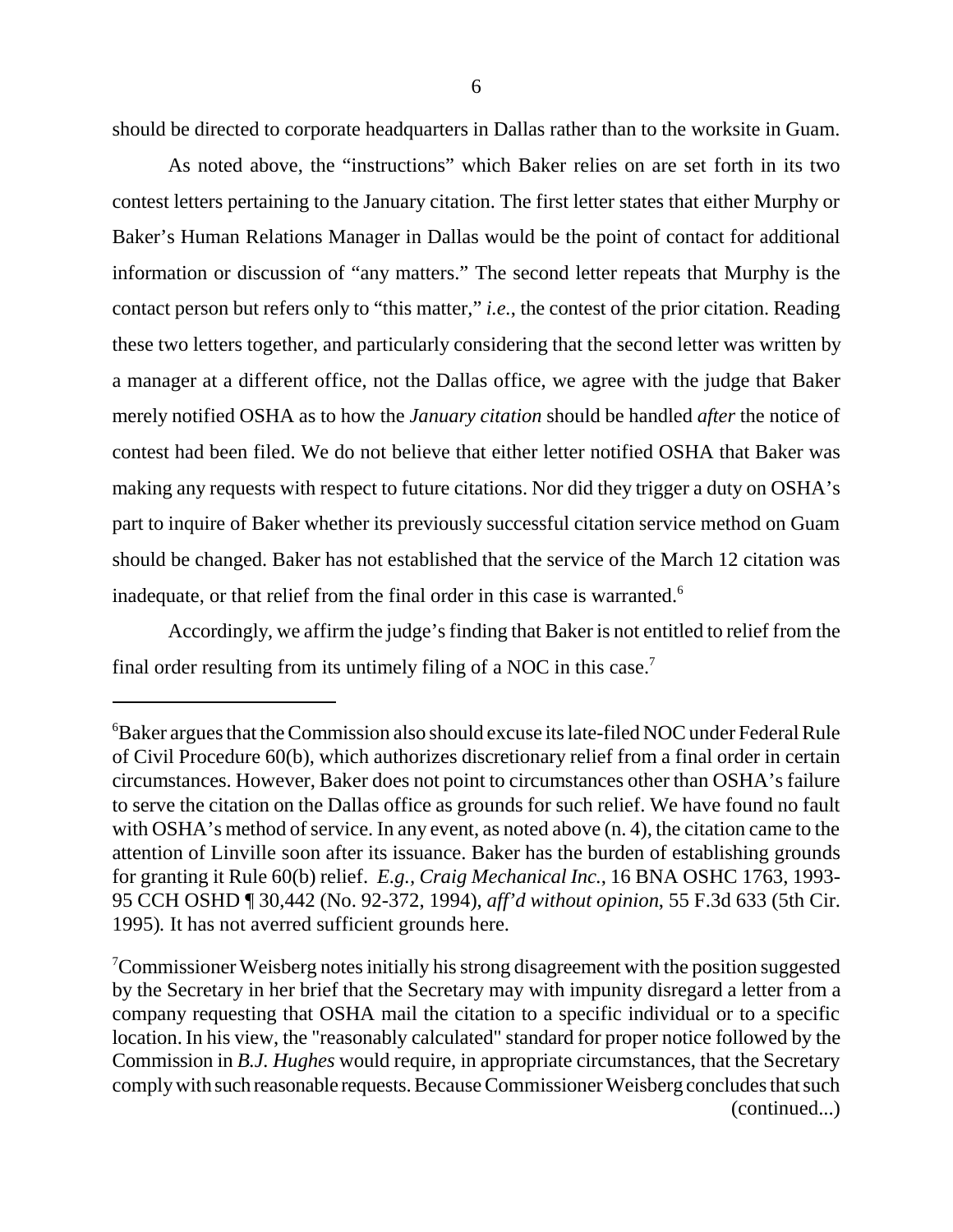In response to his dissenting colleague, Commissioner Weisberg relies upon the longstanding Commission precedent in *B.J. Hughes* that service is proper so long as "reasonably calculated to provide an employer with knowledge of the citation and notification of proposed penalty and an opportunity to determine whether to abate or contest." Applying that test, he concludes, given that only two months earlier the Secretary had issued a citation to Baker at its Guam worksite and the company had timely contested it, that the Secretary's service of the March 12, 1999 citation to Baker at its Guam worksite was reasonably calculated to give notice and thus was proper.

Commissioner Weisberg believes that Baker's February 1 letter to OSHA cannot be read as a directive that all future citations be sent to corporate headquarters in Dallas. To view it otherwise would be a stretch of such magnitude that it would pose a challenge to Plastic Man of comic book fame. As Judge Yetman held: "[T]he generalized language contained in [Baker's February 1] letter contesting the first citation inviting the Secretary to contact a corporate office in Dallas, Texas, to 'discuss any matters' cannot be stretched to place the Secretary on notice that all citations should be forwarded to corporate headquarters." Nor does Commissioner Weisberg believe that the generalized language contained in this letter even registers a blip on the radar screen so that the Secretary reasonably should have inquired whether the March citation should be mailed to corporate headquarters rather than to the worksite in Guam where the earlier citation had been sent and been timely contested by the company.

In response to Commissioner Visscher's argument that Baker's February 1 and 10 letters clearly put the Secretary on notice that "citation matters were being handled from Baker's corporate office, rather than its Guam worksite," Commissioner Weisberg notes that the February 1 letter informed OSHA that Lewis Linville, the Guam site manager, would be handling the informal conference with OSHA. He further notes that the February 10 letter was written by Charles Crews, the project manager from Baker's office in Hawaii. Commissioner Weisberg also takes issue with his dissenting colleague's contention that even though Baker's February 1 and 10 letters only make direct reference to the January citations, nevertheless, since these letters were received by OSHA's regional office in San Francisco at the time the inspection resulting in the March citation was taking place in Guam, this constituted sufficient notice to require the Secretary to inquire where the March citation should be sent. Commissioner Weisberg notes that neither letter makes reference to or even alludes to "any ongoing inspection in Guam." There is no evidence that even suggests that Baker's corporate headquarters in Dallas, Texas was then aware of the January 29-February (continued...)

 $7$ (...continued)

a request was not made here, he finds it unnecessary to address more precisely the circumstances in which the Secretary must serve a citation in the manner requested by an employer.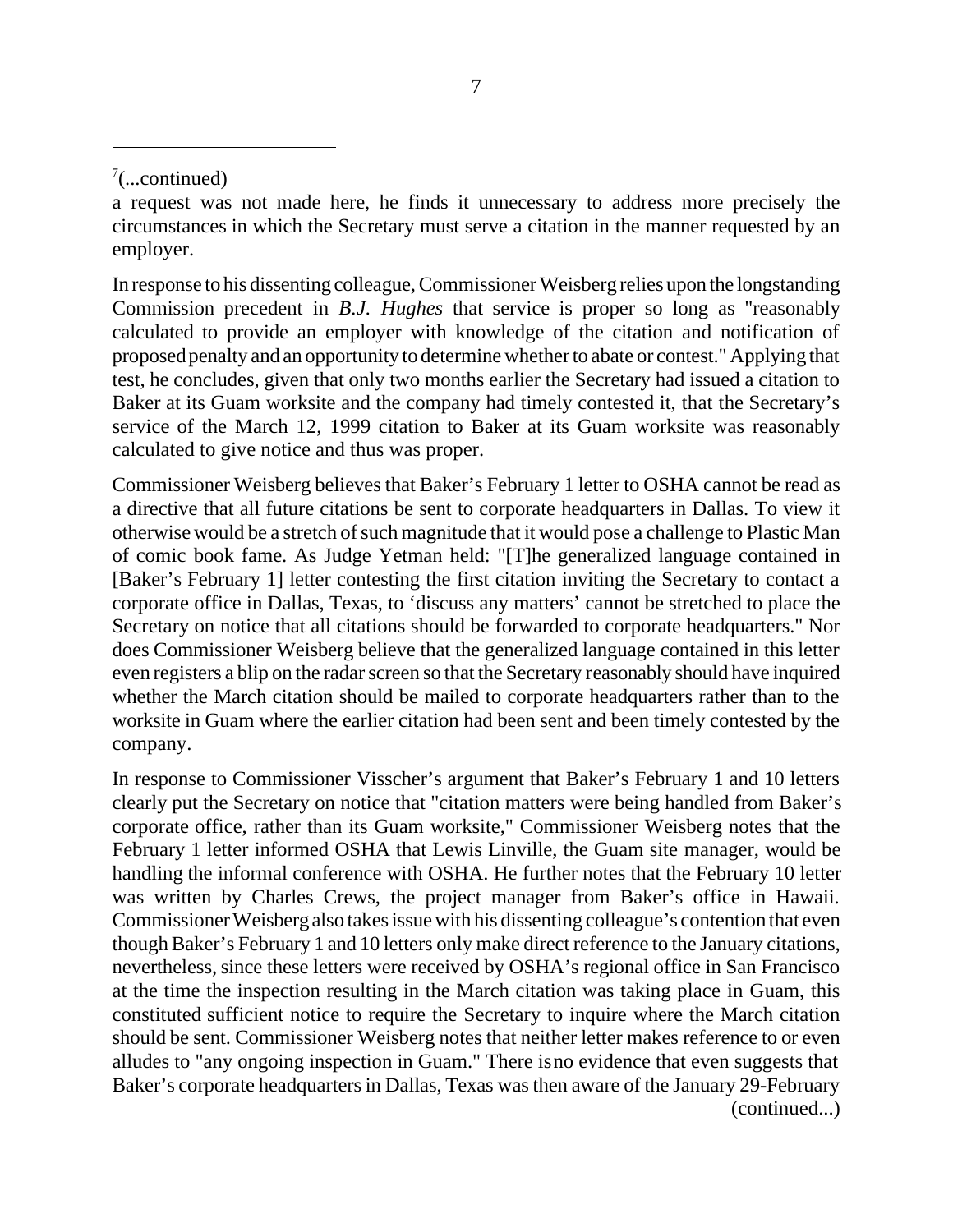12 inspection being conducted by OSHA in Guam.

 Commissioner Weisberg notes that his dissenting colleague's position in the instant case appears at odds with his colleague's decision in *NYNEX*, 18 BNA OSHC 1967, 1999 CCH OSHD ¶ 31,942 (No. 95-1671, 1999) (Visscher, Commissioner, concurring), where the Commission declined to grant relief under Rule 60(b). In his concurring opinion in NYNEX, Commissioner Visscher states that "the company had specifically requested service on a named individual."18 BNA OSHC at 1972, 1999 CCH OSHD at p. 47,409. Despite this instruction, OSHA mailed the citation to NYNEX at its Braintree office, *but neglected to address it to the requested management official.* As a direct result of OSHA's failure to address the citation as requested, the citation was misdirected to NYNEX's New York City branch office where it apparently languished. It was only during the the course of its followup procedures when the subject of the citation was raised by OSHA during a telephone conversation with NYNEX's representative at Braintree that the company first became aware of the citation. Shortly thereafter, NYNEX filed a notice of contest. Although Commissioner Visscher noted in *NYNEX* that OSHA's failure to serve the citation as requested by the company "would not ordinarily be sufficient' he denied relief to NYNEX simply because it was a NYNEX employee who "appears" to have incorrectly forwarded the mis-addressed letter to the company's New York City branch office. The Commission denied 60(b) relief on the ground that the company had failed to provide evidence as to its procedures for handling important documents in its New York City branch office, the location to which the citation was incorrectly forwarded *solely* as a result of OSHA's failure to address the citation *in the manner specifically requested by the company.*

 In the case before us, Commissioner Visscher also argues that Baker timely filed its notice of contest, based upon its receipt of a penalty collection letter from OSHA on May 24 which he treats as a notification of citation. In support thereof, Commissioner Visscher cites *NYNEX* for the holding that the triggering date for the notice of contest period was deemed to be the date the citation was received by the company's New York City office, rather than the Braintree office where it was first mailed. Commissioner Weisberg notes that in *NYNEX* the citation OSHA sent by certified mail was never signed for at Braintree, but was forwarded by the Post Office to NYNEX's New York branch office where it was signed for by a clerical employee. Here, it appears that the March 12 citation that was sent by certified mail was signed for by Lewis Linville, the company's Guam site manager. Commissioner Visscher does not advance any reason why service of the citation was not effected when it was received and signed for by Linville in Guam. As in *NYNEX*, Baker similarly has failed to provide evidence as to its procedures for handling important documents at its Guam site. Finally, Commissioner Weisberg also notes that the penalty collection letter which Commissioner Visscher would rely on to trigger commencement of the notice of contest (continued...)

 $7$ (...continued)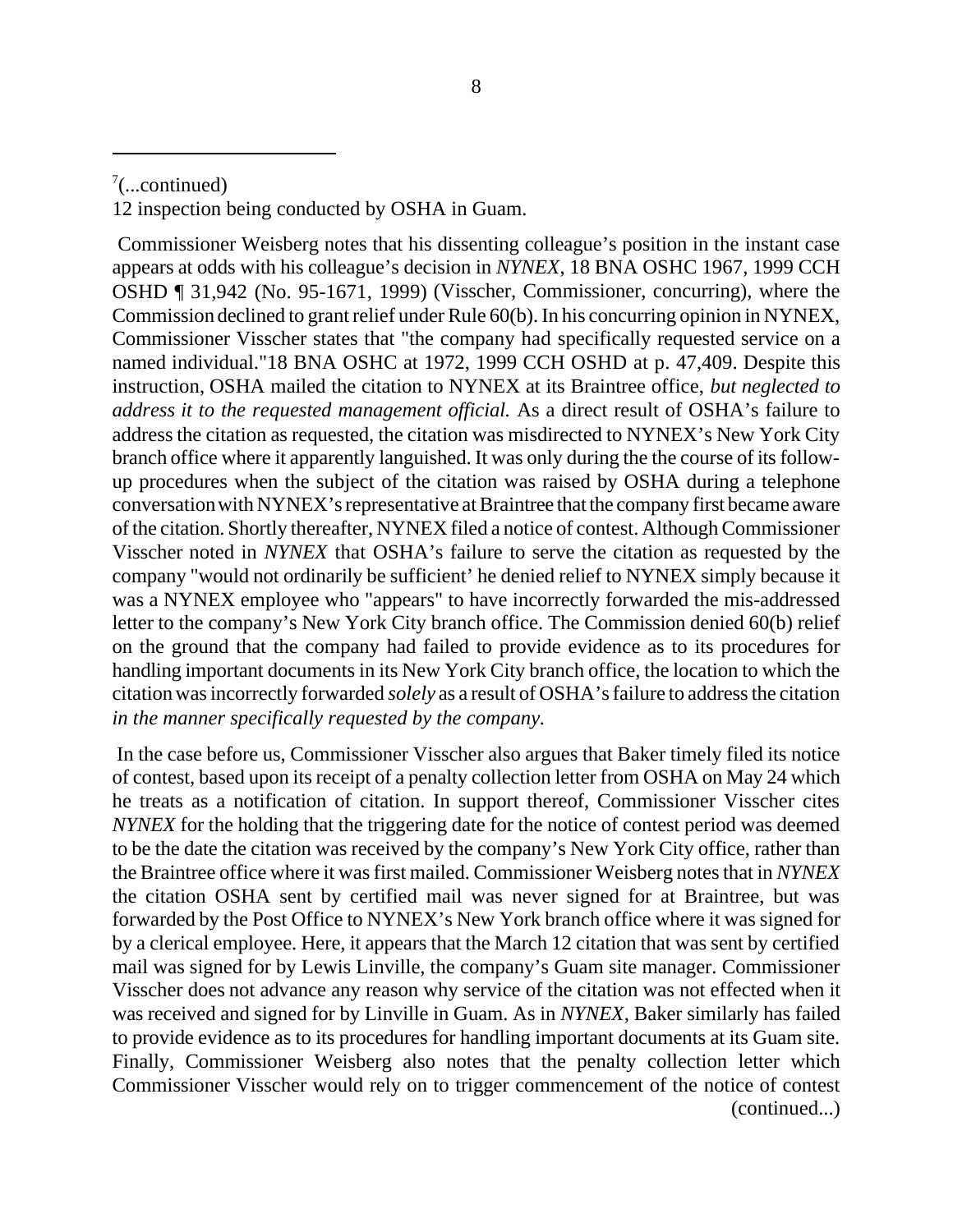/s/

Thomasina V. Rogers Chairman

 $\sqrt{s/}$ 

Stuart E. Weisberg Commissioner

Dated: June 30, 2000

period, was mailed to the same Guam address as the citation and was responded to by Baker within 15 days.

Commissioner Visscher attempts to explain his inconsistent treatment of these two cases by arguing that NYNEX failed to file a notice of contest within 15 working days of receipt by the New York City branch office whereas Baker did respond within 15 days of receiving the citation at its Dallas office. Commissioner Weisberg notes that in both cases it can be argued that the appropriate company officials first received notice of the citation as a result of OSHA's follow-up procedures, i.e. the OSHA compliance officer's telephone call to Braintree in *NYNEX* and the penalty collection letter in *Baker*. In both cases the notice of contest was filed within 15 days of that notice. He notes that his dissenting colleague considers service of the citation effected when it was received and signed for by a clerical employee in NYNEX's New York office but not when it was received and signed for by Baker's site manager in Guam, ostensibly because in *NYNEX* "the company had the Postal Service forward it to a NYNEX office in New York City." Notwithstanding the "lack of clarity" in *NYNEX* as to whom the part-time, substitute mail carrier delivering the citation spoke to at the Braintree office and the circumstances under which the citation came to be forwarded by the Post Office to NYNEX's New York City office, Commissioner Weisberg notes that the point is that in *NYNEX* the company had specifically requested service on a named individual but OSHA neglected to address it to the requested management official and as a result it was misdirected to NYNEX's New York City office. This would not have occurred *but for* OSHA's neglect and failure. In *Baker* there was no such request that the citation be mailed to a specific individual or to a specific location.

 $7$ (...continued)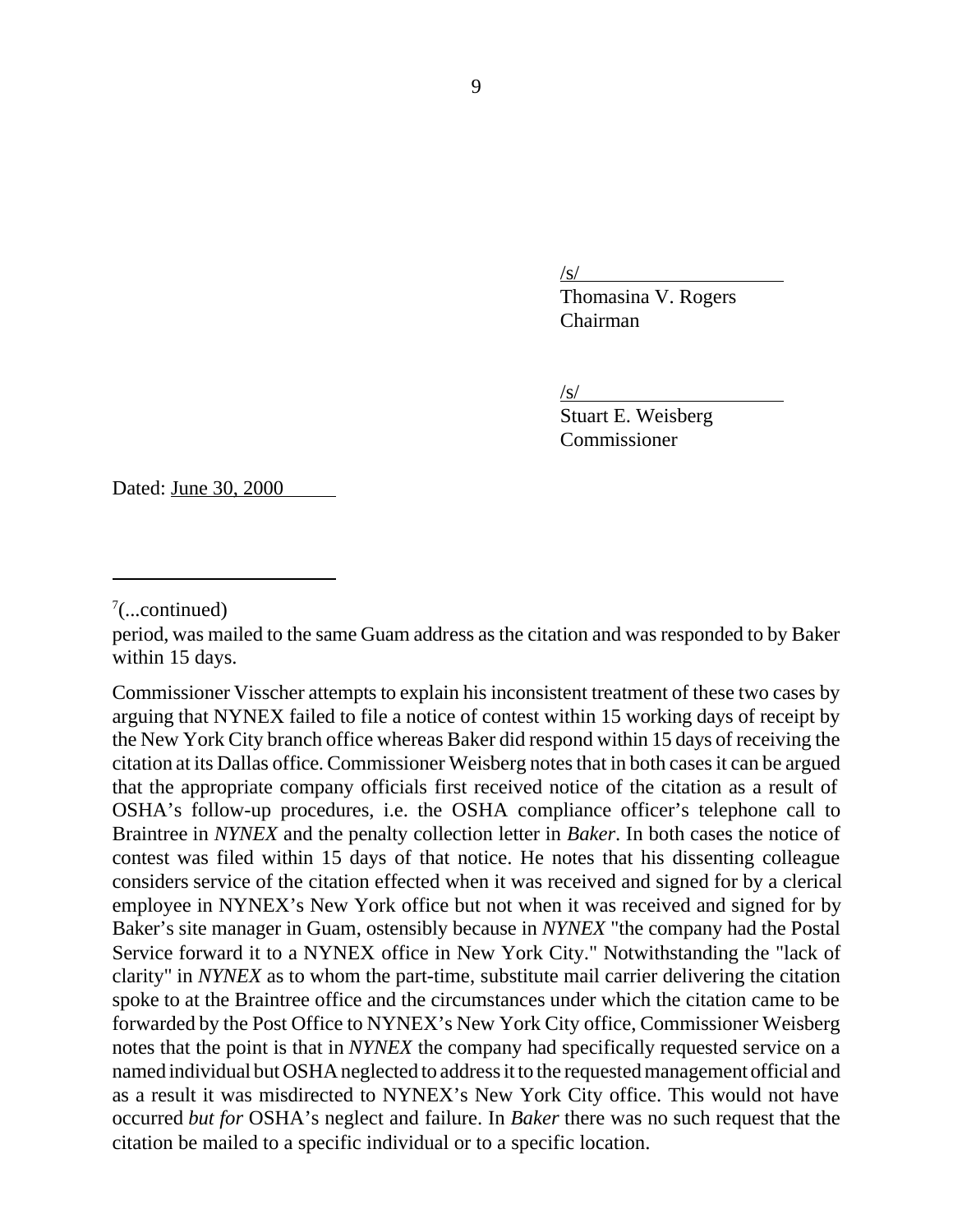# VISSCHER, Commissioner, dissenting:

The Guam worksite of Baker Support Services, Inc. ("Baker") was the subject of two concurrent OSHA enforcement actions. Baker was first inspected in October, 1998, but did not receive a citation from the inspection until January 22, 1999. While the 15-day period for contesting that multi-item citation was running, Baker was again inspected and was issued the citation in this case on March 12.

The citation from the October, 1998 inspection was sent to a post office box in Barrigada, Guam. Thereafter, Baker sent two letters to OSHA's Area Office in San Francisco, dated February 1 and February 10, each indicating that Baker was contesting the citation items and penalty amounts. The February 1 letter, from Glen Murphy, Director of Contracts at the company's Dallas, Texas headquarters, stated that "[i]f you need additional information or wish to discuss any matters, please call [the number given is that of Mr. Murphy in Dallas]. If I am unavailable, please contact [Baker's Human Resources Manager, also in Dallas]." The February 10 letter was from Charles Crews, Project Manager, in Waianae, Hawaii, and similarly stated that "BSSI point of contact in this matter will be Mr. Glen Murphy, Director of Contracts, in our Corporate Office located in Dallas, Texas . . . Mr. Murphy will make the necessary arrangements to formalize our position in this matter."

Despite these letters, which were both received by OSHA while the second inspection was taking place, the citation from the second inspection was not sent to Baker's office in Dallas, Texas, but was presumably sent to the same post office box in Guam. It is not clear from the very limited record what happened to this citation.<sup>1</sup> Baker avers, however, that its corporate office knew nothing about the second citation until it received a notice of payment due on May 24.

The Secretary claims that service of a citation on a local worksite, including, as here, the post office box for that worksite, is always permitted. As the majority opinion notes, the

<sup>&</sup>lt;sup>1</sup>The Secretary avers that Baker's Guam employee, Linville, signed the certified mail receipt for the March 12 citation. Linville sent a letter to OSHA on April 9 stating that the alleged violation (for failure to determine whether or not employees had been exposed to lead at or above the action level) had been abated. We do not know why Linville, who forwarded the earlier citation, sent only the letter on abatement regarding the March citation, but did not otherwise respond to it. There have been no evidentiary hearings in this case, although Baker requested such a hearing before the judge.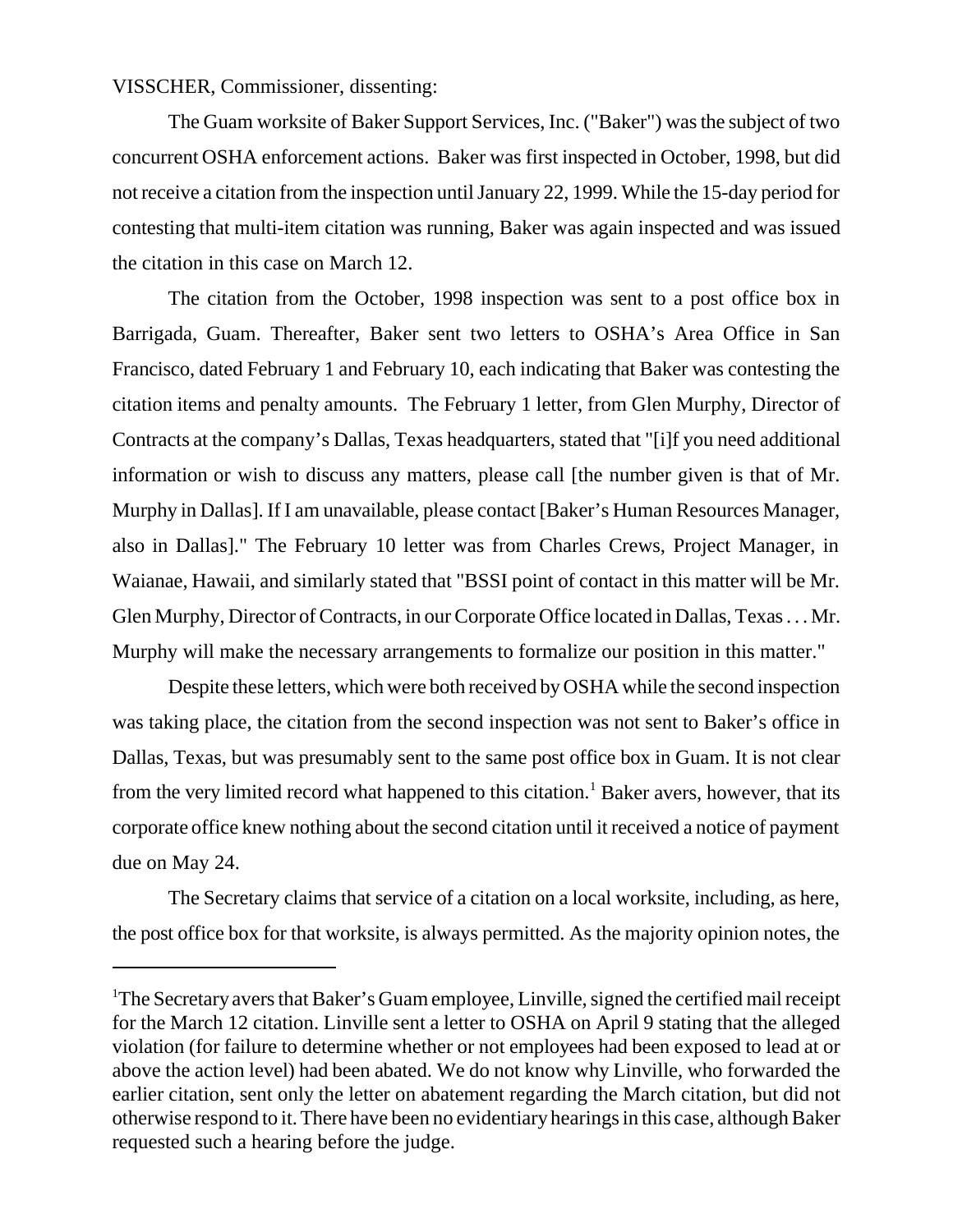only two courts of appeals that have considered this question have sharply disagreed with the Secretary's position. *See Buckley & Co. v. Secretary of Labor*, 507 F.2d 78, 81 (3d Cir. 1975)("notification must be given to one who has the authority to disburse corporate funds to abate the alleged violation, pay the penalty, or contest the citation or proposed penalty [meaning] at the very least, a notice to the officials at the corporate headquarters, not the employee in charge at the particular worksite"); *Capital City Excavating Co. v. Donovan*, 679 F.2d 105, 110 n.4 (6th Cir. 1980)("a notification to a corporate employer must be sent to corporate headquarters unless the employer has directed that it be sent to a different address").

Nor, in my view, do the Commission's cases support the Secretary's claim. The Commission has gone further than the two courts of appeals cited above in allowing service of the citation on a local worksite. *See B.J. Hughes, Inc.*, 7 BNA OSHC 1471, 1474, 1979 CCH OSHD ¶ 23,675, p. 28,707-08 (No . 76-2165, 1979) ("we accept as valid, service upon an employee at a local worksite who will know to whom the documents should be forwarded"). In *B.J. Hughes*, the Commission decided "that the test to be applied in determining whether service is proper is whether the service is reasonably calculated to provide an employer with knowledge of the citation and notification of proposed penalty and an opportunity to determine whether to abate or contest." *Id.* It follows that the Secretary may not simply assume that sending a citation to a local worksite, or a post office box for a local worksite, is sufficient. Rather, the Secretary must take reasonable steps, in light of any contrary information she may have, to determine if service on a local office will in fact provide the employer with knowledge of the citation.

In this case, the January citation had been sent to the Guam post office box, after which a timely contest was filed. Without an indication to the contrary, the Secretary could properly have assumed that the subsequent citation would also get to a proper official within the company if sent to the Guam post office box*.* But both of the letters Baker sent to OSHA in early February specifically informed the Secretary that the company was handling the January citations from its corporate headquarters in Dallas. The majority believes that these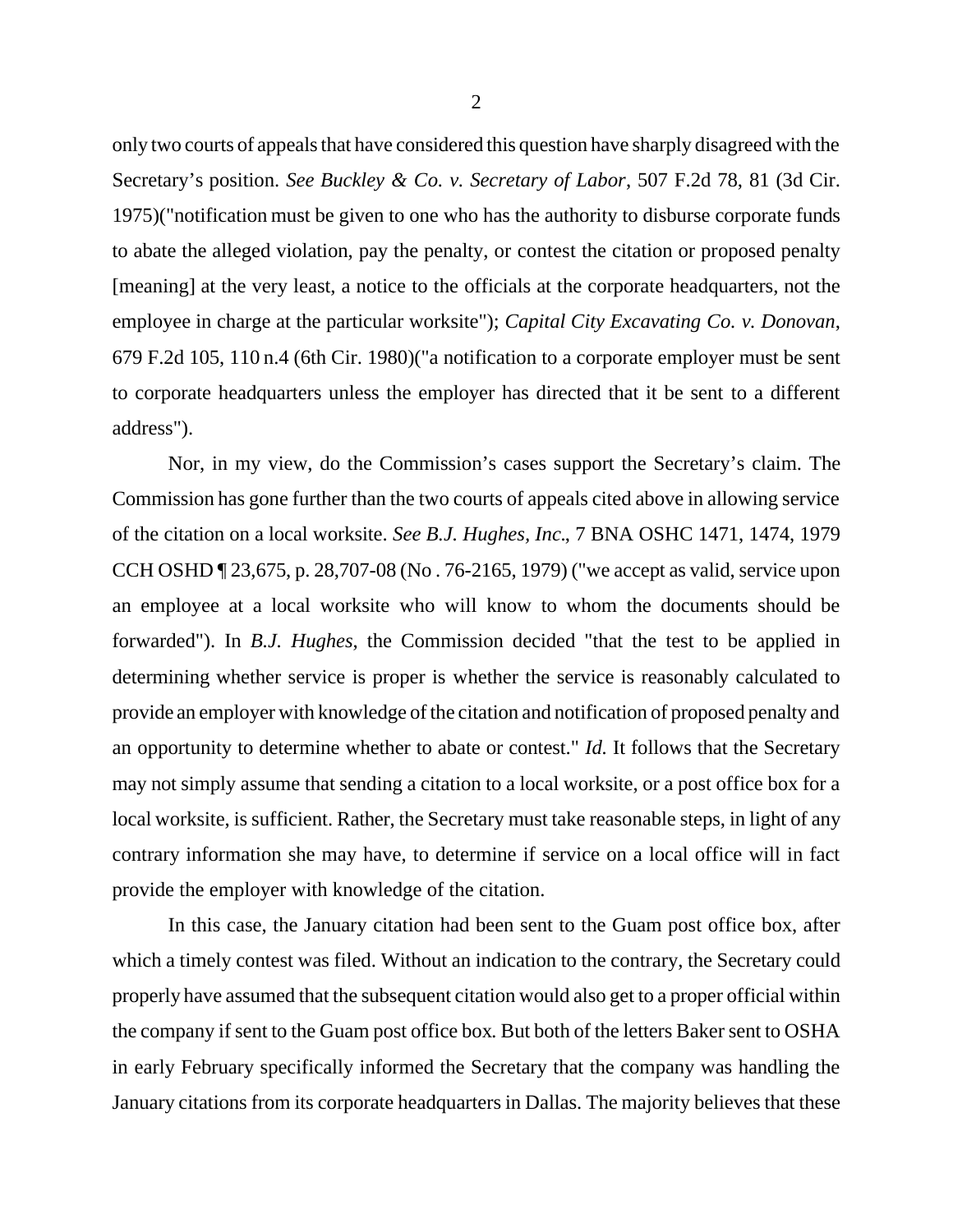letters should have no bearing on the Secretary's decision as to where to send the March citation, since the letters only made specific reference to the January citations. Baker's February 1 letter, however, asks the Secretary to contact the corporate office regarding "any matters." Furthermore, even if the letters only make direct reference to the January citations, they certainly put the Secretary on notice that citation matters were being handled from Baker's corporate office, rather than its Guam worksite. And the fact that the letters were received by OSHA at the very the time the inspection resulting in the March citation was taking place was sufficient notice to the Secretary, in my view, to have required that she at least inquire as to where the March citation should be sent.

While I would agree that this is a close case, I note that Baker does not argue that it did not get notice of the citation. Baker simply argues that it did not get notice until May 24, at which time it filed a timely notice of contest. I agree, and would find that Baker timely filed its notice of contest, based upon receipt of the citation on May 24. *See NYNEX*, 18 BNA OSHC 1967, 1969, 1999 CCH OSHD ¶ 31,942, p. 47,406-07 (No. 95-1671, 1999)(triggering date for notice of contest period deemed to be date the citation was first received by New York City office, rather than Braintree office where it was first sent).<sup>2</sup> To agree that Baker did not get notice until May 24 is not to say that the citation should be vacated, nor would the Secretary in any way be penalized or prejudiced by such a decision. It simply allows

<sup>&</sup>lt;sup>2</sup>In arguing against relief for Baker, Commissioner Weisberg claims that my position for granting relief to Baker in this case is inconsistent with the position I took in *NYNEX*, a case in which I filed a separate opinion concurring with the decision to deny relief. 18 BNA OSHC at 1971, 1999 CCH OSHD ¶ 31,942, p. 47,409. For all his effort, my colleague has missed the point of *NYNEX*. In that case, the Secretary sent the citation to a local NYNEX office, where the company then had the Postal Service forward it to a NYNEX office in New York City. The Commission considered service of the citation effected when it was received by the New York City office -- where the company had directed that the citation be sent. Unlike Baker, though, NYNEX then failed to file a notice of contest within 15 working days of receipt by the New York City office, and the Commission found no "excusable neglect" for failing to do so. Here, however, Baker *did* respond within 15 working days of receiving the citation at its Dallas office.